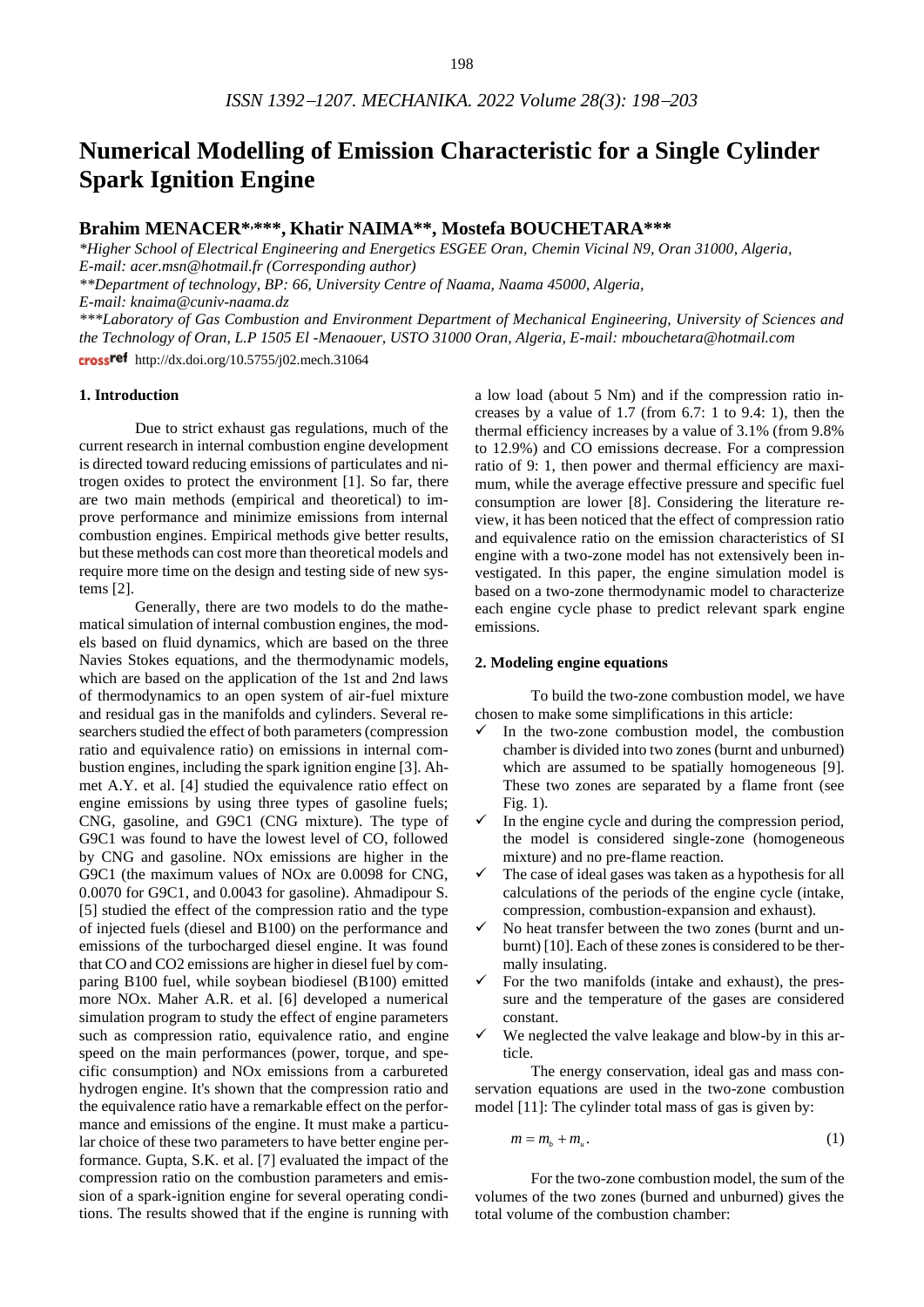$$
V = V_b + V_u.
$$

Fig. 1 Spark engine using dual-zone combustion model

For each combustion zone, the equation of state of the ideal gas is:

$$
\begin{cases}\nP \cdot V_u = m_u \cdot R_u \cdot T_u \\
P \cdot V_b = m_b \cdot R_b \cdot T_b\n\end{cases} \tag{3}
$$

For each combustion zone (burnt and unburned), the pressure and temperature equations are [12]:

$$
\frac{dP}{d\theta} = \frac{A + B + C}{D + E},\tag{4}
$$

$$
\frac{dT_b}{d\theta} = \frac{-h(\pi b^2/2 + 4V/b)x^{0.5}T_b - T_w}{\nu mc_{p,b}x} + \frac{v_b}{c_{p,b}} \left(\frac{\partial lnv_b}{\partial lnT_b}\right) \times \left(\frac{dP}{d\theta}\right) + \frac{h_u - h_b}{xc_{p,b}} \left[\frac{dx}{d\theta} - x - x^2 \frac{C}{\omega}\right],
$$
\n(5)

$$
\frac{dT_u}{d\theta} = \frac{-h(\pi b^2/2 + 4V/b)x^{0.5}T_u - T_w}{\nu mc_{p.u}x} + \frac{V_u}{c_{p.u}} \left(\frac{\partial lmv_u}{\partial lnT_u}\right) \times \left(\frac{dP}{d\theta}\right) + \frac{h_u - h_b}{xc_{p.u}} \left[\frac{dx}{d\theta} - x - x^2 \frac{C}{\omega}\right].
$$
\n(6)

The constants *A*, *B*, *C*, *D*, *E* are calculated by using of Olikara and Borman model [13] :

$$
A = \frac{1}{m} \left( \frac{dV}{d\theta} + \frac{VC}{\omega} \right),\tag{7}
$$

$$
B = h \frac{A}{\omega} \times \left[ \frac{V_b}{c_{\rho b}} \frac{\partial ln V_b}{\partial ln T_b} x^{0.5} \frac{T_b - T_w}{T_b} + \frac{V_u}{C_{\rho u}} \frac{\partial ln V_u}{\partial ln T_u} (1 - x^{0.5}) \frac{T_u - T_w}{T_u} \right],
$$
(8)

$$
C = -\nu_b - \nu_u \frac{dx}{d\theta} - \frac{\nu_b}{c_{\rho b}} \frac{\partial ln \nu_b}{\partial ln T_b} \frac{x^{0.5}h_u - h_b}{T_b} \left[ \frac{dx}{d\theta} - \frac{(x - x^2)C}{\omega} \right],
$$
 (9)

$$
D = x \left[ \frac{v_b^2}{T_b c_{p,b}} \left( \frac{\partial l n v_u}{\partial l n T_u} \right)^2 + \frac{v_b}{P} \frac{\partial l n v_b}{\partial l n P} \right],
$$
 (10)

$$
E = 1 - x \left[ \frac{v_u^2}{T_u c_{p,u}} \left( \frac{\partial l n v_u}{\partial l n T_u} \right)^2 + \frac{v_u}{P} \frac{\partial l n v_u}{\partial l n P} \right].
$$
 (11)

Based on the fact that the pressure of burnt and unburnt gases is the same,  $v_b$  and  $v_u$  depend on  $T_b$ ,  $T_u$  and  $P$ . So we can replace the logarithmic derivatives of Depcik's model [14], we find:

$$
\frac{\partial v_b}{\partial \theta} = \frac{v_b}{T_b} \frac{\partial \ln v_b}{\partial \ln T_b} \frac{dT_b}{d\theta} + \frac{v_b}{p} \frac{\partial \ln v_b}{\partial \ln p} \frac{dp}{d\theta},
$$
(12)

$$
\frac{\partial v_u}{\partial \theta} = \frac{v_u}{T_u} \frac{\partial \ln v_u}{\partial \ln T_u} \frac{dT_u}{d\theta} + \frac{v_u}{p} \frac{\partial \ln v_u}{\partial \ln p} \frac{dp}{d\theta}.
$$
(13)

Starting from the same pressure assumption and including the logarithmic derivatives, the internal energies of the burnt and unburnt gases can give as follows:

$$
\frac{\partial u_b}{\partial \theta} = \left( c_{pb} - \frac{p v_b}{T_b} \frac{\partial l n v_b}{\partial l n T_b} \right) \frac{d T_b}{d \theta} - v_b \left( \frac{\partial l n v_b}{\partial l n T_b} + \frac{\partial l n v_b}{\partial l n p} \right) \frac{d p}{d \theta}, \qquad (14)
$$

$$
\frac{\partial u_u}{\partial \theta} = \left( c_{\rho u} - \frac{pv_u}{T_u} \frac{\partial \ln v_u}{\partial \ln T_u} \right) \frac{dT_u}{d\theta} - v_u \left( \frac{\partial \ln v_u}{\partial \ln T_u} + \frac{\partial \ln v_u}{\partial \ln P} \right) \frac{dp}{d\theta}.
$$
 (15)

The heat loss of the gases for the two zones (burned and unburned) depends on the rate of change of the specific entropy. Its expression is given by [15]:

$$
-\dot{Q}_b = mwxT_b \frac{dS_b}{d\theta},\qquad(16)
$$

$$
-\dot{Q}_u = m w (1-x) T_u \frac{dS_u}{d\theta},
$$
\t(17)

where:

$$
\frac{dS_b}{d\theta} = \left(\frac{c_{pb}}{T_b}\right) \frac{dT_b}{d\theta} - \frac{v_b}{T_b} \frac{\partial l n v_b}{\partial l n T_b} \frac{dp}{d\theta},\tag{18}
$$

$$
\frac{dS_u}{d\theta} = \left(\frac{c_{pu}}{T_b}\right) \frac{dT_u}{d\theta} - \frac{v_u}{T_u} \frac{\partial lnv_u}{\partial lnT_u} \frac{dp}{d\theta}.
$$
\n(19)

The mixture state is given by the following equation [16]:

$$
\frac{du}{d\theta} = \left(c_p - \frac{Pv}{T} \frac{\partial \ln v}{\partial \ln T}\right) \frac{dT}{d\theta} - \left(v\left(\frac{\partial \ln v}{\partial \ln T} + \frac{\partial \ln v}{\partial \ln P}\right)\right) \frac{dT}{d\theta}, \quad (20)
$$

$$
\frac{dv}{d\theta} = \frac{v}{T} \frac{\partial \ln v}{\partial \ln T} \frac{dT}{d\theta} - \frac{v}{P} \frac{\partial \ln v}{\partial \ln P} \frac{dP}{d\theta},
$$
(21)

$$
\frac{ds}{d\theta} = \frac{c_{\rho}}{T} \frac{dT}{d\theta} - \frac{v}{T} \frac{\partial \ln v}{\partial \ln T} \frac{dP}{d\theta},
$$
\n(22)

$$
\frac{dW}{d\theta} = P\frac{dV}{d\theta}.\tag{23}
$$

During a modelization with only one fuel [17], the equivalence ratio is calculated by:

(2)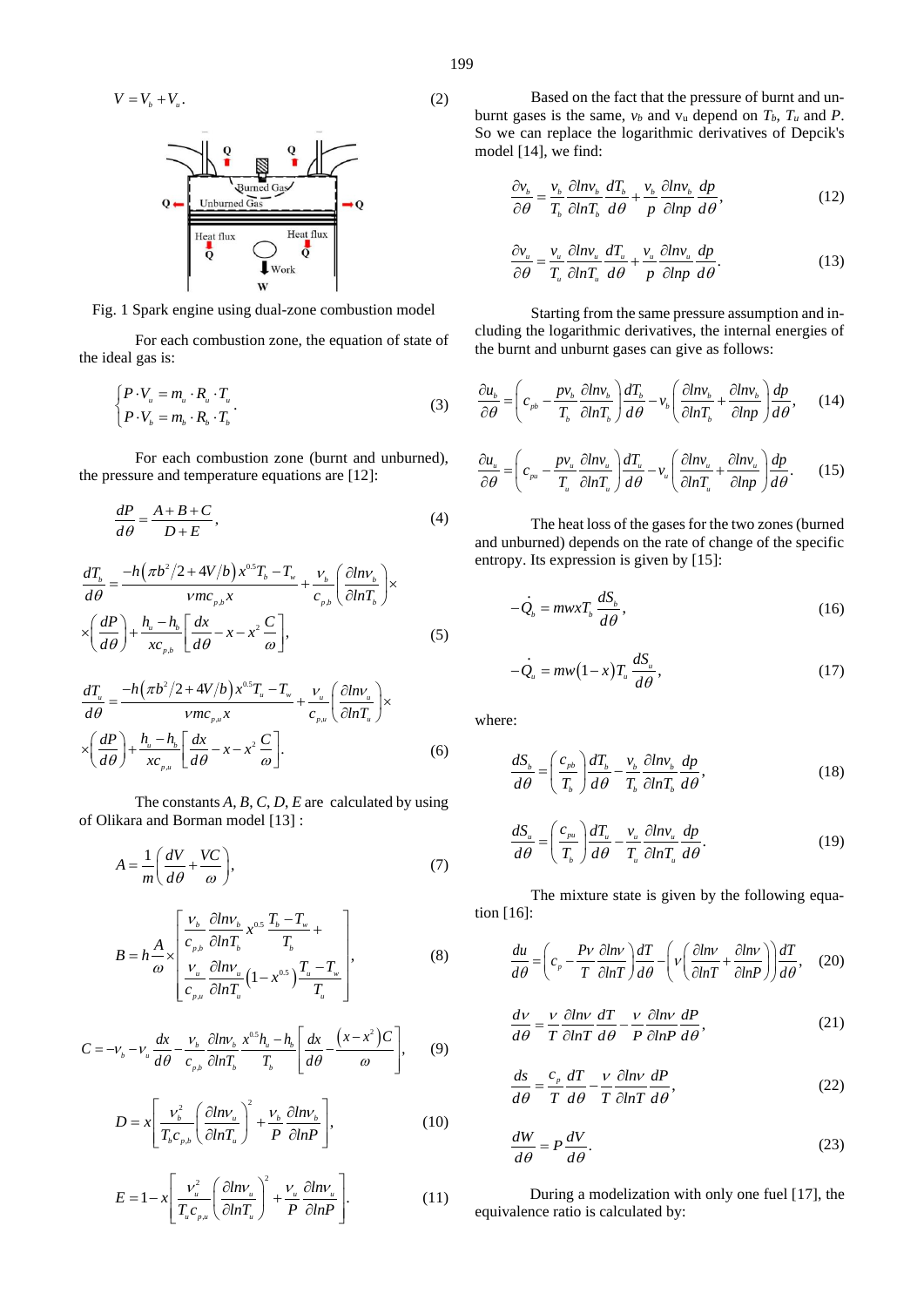$$
\Phi = \left(\frac{[F]}{air}\right)_{act} / \left(\frac{[F]}{air}\right)_{st}.
$$
\n(24)

#### **3. Modeling of heat transfer in the combustion chamber:**

This investigation takes into account only the heat transfer by convection. Heat transfer by radiation and by conduction through the walls are neglected. Newton's equation is used to calculate the heat flux from the in-cylinder gas to the combustion chamber walls [18]:

$$
\frac{dQ_w(\theta)}{d\theta} = \frac{1}{6n} \times h(\theta).A_w(\theta).(T_g(\theta) - T_w),
$$
\n(25)

where:  $\frac{dQ_\nu(\theta)}{dQ_\nu(\theta)}$ *d*  $\theta$  $\frac{\partial}{\partial \theta}$  snapshot convective heat transfer rate;  $A_{w}(\theta)$  is napshot wall area;  $T_{g}(\theta)$  is Snapshot gas temperature;  $T_{w}$  is cylinder wall temperature;  $h(\theta)$  is instantaneous local mean heat transfer coefficient; *n* is engine speed.

The instantaneous local mean heat transfer coefficient  $h(\theta)$  for the cylinder is given by the Woschni correlation [19]:

$$
h(\theta) = 130 \cdot D^{-0.2} T_s^{-0.53} \cdot P_s^{0.8} \cdot V_s^{0.8}.
$$
 (26)

The average cylinder gas velocity  $v_g$  is calculated as:

$$
V_{g} = k_{1}c_{m} + k_{2} \left(\frac{V_{h}T_{1}}{p_{1}V_{1}}\right) \left[p_{g} - p_{1}\left(\frac{V_{1}}{V_{g}}\right)^{k}\right],
$$
 (27)

where:  $c_m$  the average piston speed;  $V_d$  the displacement volume;  $p_1$ ,  $T_1$ ,  $V_1$  the reference pressure, temperature, and volume, respectively;  $k_1$  and  $k_2$  are coefficients that depend on the stroke of the engine cycle.  $k_1$  has a value of 6.18 for the gas exchange phase and a value of 2.28 for compression, combustion, and expansion.  $k_2$  has a value of  $3.24 \times 10^{-3}$  for the combustion and expansion periods and a zero value  $(k<sub>2</sub>)$  $= 0$ ) for the other strokes of the engine cycle [20].

In This paper, we take into consideration the phenomenon of heat transfer between the gas and the walls of the intake and exhaust manifolds in the cylinder head. The heating fresh gas mixture phenomenon on the intake side is not neglected. However, the calculation of the fill rate would be too high. For the exhaust side, the heat transfer of the burnt gases to the wall of the exhaust manifold is also taken into account so as not to have excessively high exhaust gas temperatures. Using the Zapf approach to determine the heat transfer coefficient [21].

The heat transfer coefficient in the case of the inlet channel is given by:

$$
h_{i,c} = 2,1515 \cdot \left(1 - 0,765 \cdot \frac{e_{v,i}}{d_{v,o}}\right) m_i^{0.68} T_1^{-0.28} \cdot D_i^{-1.68},\qquad(28)
$$

and for the outlet channel:

$$
h_{o,c} = 1,79102.\left(1-0,770.\frac{e_{o,v}}{d_{o,v}}\right) m_o^{0.5} T_1^{0.41} . D_o^{-1.5},\qquad(29)
$$

200

where:  $h_{i,c}$ ,  $h_{o,c}$  is valve lift; *m* is mass flow;  $T_1$  is gas temperature at inlet channel; *dν* is inner valve seat diameter; *Di*, *D<sup>o</sup>* are average channel diameter.

### **4. Configuration of the developed engine simulation program**

GT-Suite software is a simulation tool for modeling internal combustion engines' combustion. In the current study, GT-Suite is used to investigate the combustion behavior and the emissions characteristics in a four-stroke spark-ignition engine with a single cylinder and fuel injection. The characteristics of this engine are presented in Table 1. The GT-Suite engine software allows the user to model an internal combustion engine using the predefined elements provided in the software toolbox. Connectors connect the various components to establish the complete motor model. The simulation model developed with the GT-Suite engine software is shown in Fig. 2.



Fig. 2 Spark engine model with GT-Power software

#### **5. Results and discussions**

Table 1 gives the main engine specifications and operating conditions to simulate the results for a single-cylinder direct injection spark ignition engine.

Table 1

Main spark Engine specifications

| Parameters and units       | Values         |
|----------------------------|----------------|
| Bore, mm                   | 80.6           |
| Stroke, mm                 | 88             |
| Connecting road, mm        | 300            |
| Compression ratio, -       | 9.1            |
| Cylinder number, -         | 0 <sub>1</sub> |
| Injection timing, BTDC     | $10^{\circ}$   |
| Intake valve opens, BTDC   | $11^{\circ}$   |
| Intake valve closes, ABDC  | $32^{\circ}$   |
| Exhaust valve opens, BBDC  | $35^{\circ}$   |
| Exhaust valve closes, ATDC | $16^{\circ}$   |

Fig. 3 shows the cylinder pressure curve obtained using the GT-Power simulation software at full load and engine speed of 3600 rpm for a compression ratio of 9:1 and equivalence ratio of 0,9. We used the experimental cylinder pressure of Smin et al [22] to validate our simulation model. There is a good agreement between the simulation and the experimental result.

Fig. 4 represents the variation of the in-cylinder gas temperature as a function of the crankshaft angle in the two zones (burnt and unburnt), engine speed of 1600 rpm, at full load and for two engine equivalence ratios ( $ER = 0.8$  and 0.9). A very rapid increase in temperature of the burning zone with the start of combustion is depicted. The high burning zone temperature is responsible for the formation of NO and soot. And on the other hand, a slight change in temperature in the unburned zone.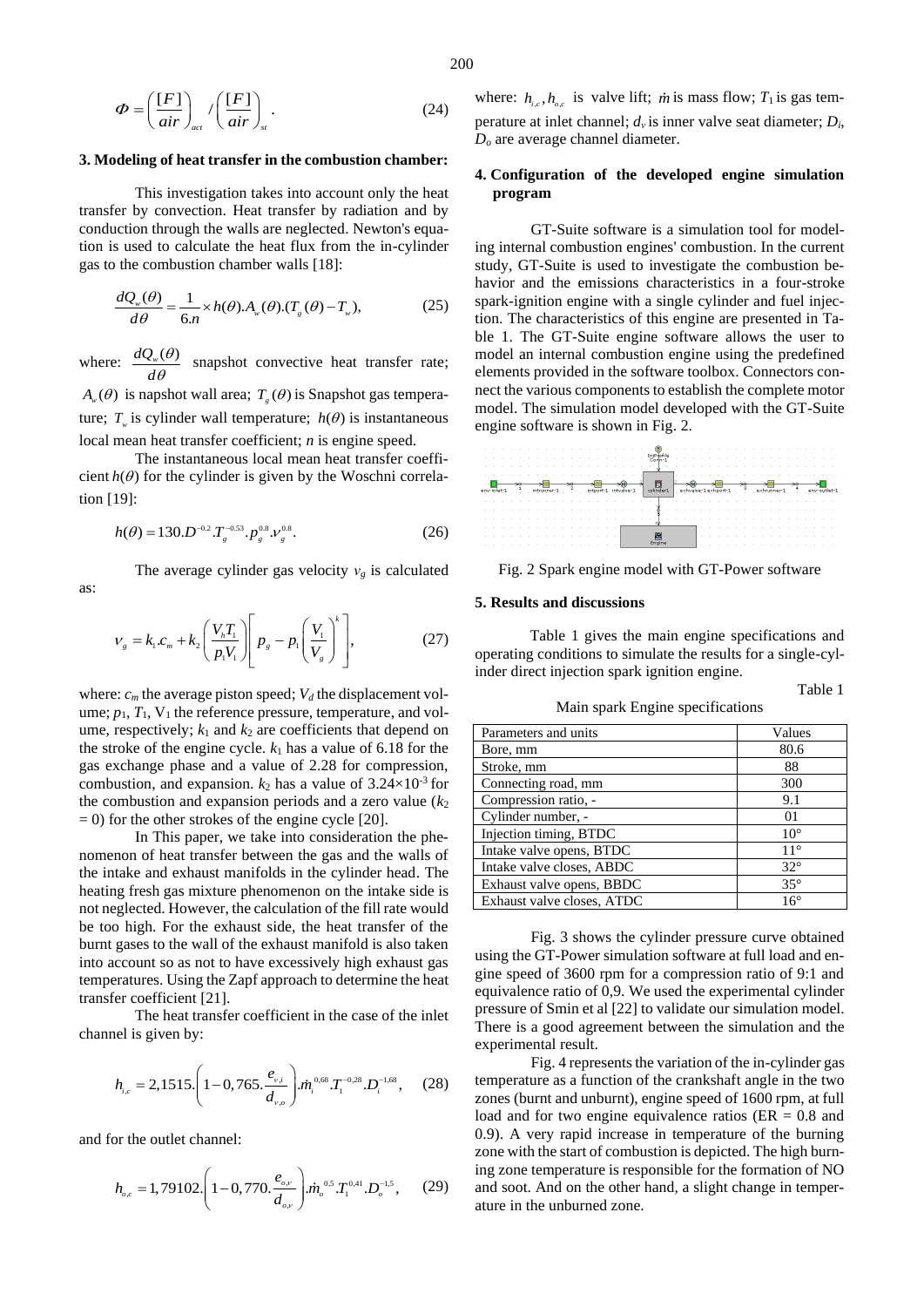

Fig. 3 Experimental and theoretical results comparison of in-cylinder pressure versus crank angle [22]



Fig. 4 Two zones combustion chamber temperature versus crank angle

5.1. Influence of the compression ratio on the NOx

The effect of the compression ratio on the NOx for different engine speed is shown in Fig. 5. The NOx decrease with the increase of the compression ratio and the engine speed. At an engine speed of 1800 rpm, if the compression increases by 2 (from 9:1 to 11:1) so the NOx decreases by 7%.



Fig. 5 NOx versus engine speed variation for different values of compression ratio at full load

5.2. Effect of compression ratio on the carbon monoxide emission (CO)

Fig. 6 shows the compression ratio effect on the CO for different engine speeds. The CO increases with the

compression ratio and decreases with the engine speed increase. At an engine speed of 1800 rpm, if the compression increases by 2 (from 9:1 to 11:1), the CO increases by 3%.



Fig. 6 Carbon monoxide emission (CO) versus engine speed variation for different values of compression ratio

5.3. Influence of the compression ratio on the HC

Fig. 7 show the effect of the compression ratio on the CO for different engine speed. The HC increase with the compression ratio and decrease with the increase of the engine speed. At an engine speed of 1800 rpm, if the compression increases by 2 (from 9:1 to 11:1) so the HC increase by 4 %.



Fig. 7 Hydrocarbon emission (HC) versus engine speed variation for different values of compression ratio

#### 5.4. Effect of equivalence ratio on the NOx emission

The effect of the equivalence ratio on the NO<sub>x</sub> for different compression ratios is shown in Figure 8. The NOx increases with the equivalence ratio and decreases with the compression ratio increase. At an engine speed of 1800 rpm, if the equivalence ratio increases by 1 (from 0.8 to 0.9), the NOx increases by 6%.

#### 5.5. Influence of the equivalence ratio on the CO

The effect of the equivalence ratio on the CO for different engine speed is shown in Figure 9. The CO increases with the compression ratio and decreases with the equivalence ratio increase. At an engine speed of 1800 rpm,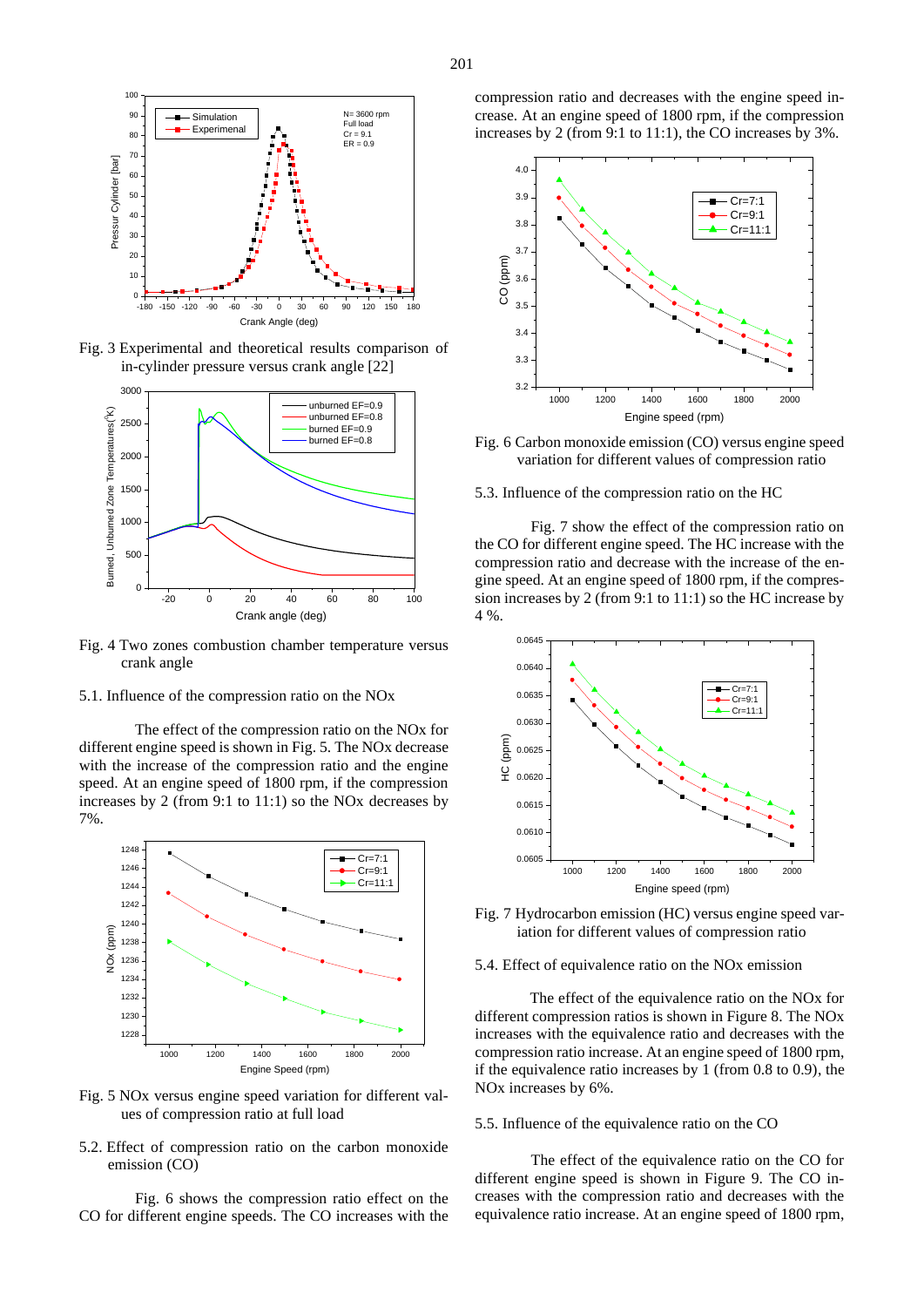if the equivalence ratio increases by 1 (from 0.8 to 0.9), the CO decreases by 4%.



Fig. 8 NOx versus compression ratio variation for different values of equivalence ratio



Fig. 9 CO versus compression ratio variation for different values of equivalence ratio

5.6. Influence of the equivalence ratio on the HC

The effect of the equivalence ratio on the HC for different engine speed is shown in Fig. 10. The HC increases with the compression ratio and decreases with the equivalence ratio increase. At an engine speed of 1800 rpm, if the equivalence ratio increases by 1 (from 0.8 to 0.9), the HC decreases by 5%.



Fig. 10 HC versus compression ratio variation for different values of equivalence ratio

# **6. Conclusion**

The paper attempts to shed some light on the effect of compression ratio and equivalence ratio on the main emissions of the direct injection spark engine. The thermodynamic cycle program uses the two-zone combustion analytical model to study the spark engine emissions such as hydrocarbons, carbon monoxide, and nitrogen oxides. The model is constructed by using of the GT-Suite simulation software. Through experimental tests and the GT-Power commercial software, it was possible to evaluate the effect of the various engine parameters (such as compression ratio and equivalence ratio) on the main emissions characteristics of the investigated engine. Based on the computational studies in predicting the heat transfer of the diesel engine, it can be concluded that:

- The comparison between the developed analytical model and experimental data for the in-cylinder pressure shows an acceptable agreement for both results. So our simulation program is validated by this comparison.
- $\checkmark$  The compression and equivalence ratios have a remarkable effect on the spark ignition engine emissions results. These two parameters must be considered to obtain better performance characteristics from the engine.

By considering a multi-zone combustion model instead of a two-zone model, we will be able to predict the engine's behavior in terms of engine performance and pollutant emissions.

#### **Acknowledgment**

This study was performed under the framework of 'Projet Impact Socio-Economique' Contract N° 362 funded by the General Directorate of Algerian Scientific Research (DGRSDT).

#### **References**

- 1. **Zareei, J.; Kakaee, A. H**. 2013. Study and the effects of ignition timing on gasoline engine performance and emissions, Euro. Trans. Res. Rev. 5(2): 109-116. https://doi.org/10.1007/s12544-013-0099-8.
- 2. **Heywood, J. B**. 1988. Internal combustion engine fundamentals, McGraw-Hill, New York 1:135–164. http://dx.doi.org/10.1016/S0082-0784(75) 80383-3.
- 3. **Binjuwair, S. A.;** et al. 2017. Combustion and emission analysis of si engine fuelled by saudi arabian gasoline RON91 and RON95 with variable compression ratios and spark timing, Open Access Library Journal 4: e4184. https://doi.org/10.4236/oalib.1104184.
- 4. **Ahmet, A. Y.; Yahya, D**. 2019. Effects of equivalence ratio and CNG addition on engine performance and emissions in a dual sequential ignition engine, International journal of Engine Research 1–16. https://doi.org/10.1177%2F1468087419834190.
- 5. **Ahmadipour, S.; Aghkhani, M. H.;** et al. 2019.The effect of compression ratio and alternative fuels on performance and exhaust emission in a diesel engine by modelling engine, AUT J. Mech. Eng. 3(2): 217-228. http://dx.doi.org/10.22060/ajme.2019.15162.5764.
- 6. **Maher, A. R.; Al-Baghdad, S**. 2004. Effect of compression ratio, equivalence ratio and engine speed on the performance and emission characteristics of a spark ignition